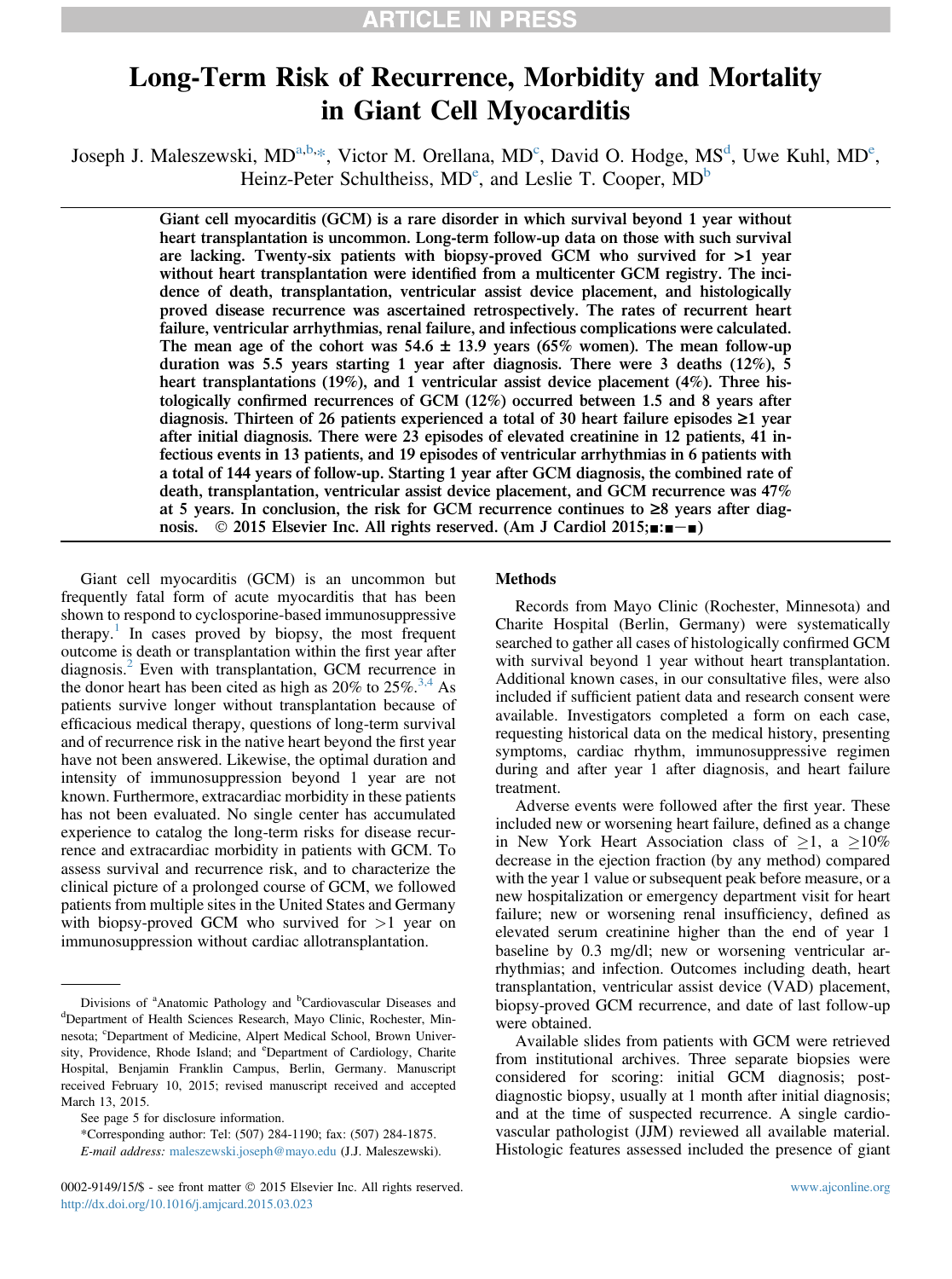2 The American Journal of Cardiology [\(www.ajconline.org](http://www.ajconline.org))



Figure 1. Histopathologic presentation of GCM. (A) Active GCM characterized by an intense lymphoplasmacytic and eosinophilic infiltrate with scattered multinucleated giant cells (arrowheads), associated with myocyte injury and necrosis (hematoxylin and eosin staining,  $100 \times$  original magnification). (B) Recurrent GCM, characterized by a lymphoplasmacytic infiltrate with rare multinucleated giant cell (arrowhead) (hematoxylin and eosin staining,  $100\times$ original magnification). (C) Moderate myocyte hypertrophy with moderate interstitial (replacement-type) fibrosis, likely representing myocarditis-associated injury (hematoxylin and eosin staining,  $100 \times$  original magnification).

cells, the character of inflammation (lymphocytes, eosinophils, macrophages), the presence of granulomas, the presence of myocyte hypertrophy, and interstitial fibrosis (particularly replacement type). The diagnosis of active GCM (Figure 1) was made by established criteria. $5$  Likewise, recurrence was established on the basis of the same criteria (Figure 1). The finding of replacement-type fibrosis, in the absence of coronary artery disease, was interpreted as representing myocarditis-related injury (Figure 1). If histologic features did not allow definitive discrimination among GCM, lymphocytic myocarditis, and/or cardiac sarcoidosis, the case was excluded from the study.

Overall event rates were estimated using the Kaplan-Meier method. These events included overall survival as well as event-free survival for the combined events of infection, heart failure, and ventricular arrhythmia. Comparisons of the cumulative event rates between groups were completed using log-rank tests. Event rates were evaluated starting 1 year after diagnosis.

### Results

Twenty-six patients with GCM met the selection criteria of  $\geq$ 1-year survival without heart transplantation. The demographics, presenting features, and medical treatment for all patients are described in [Table 1](#page-2-0). The mean age was 54.6  $\pm$  14.1 years at the time of diagnosis. The cohort was 65% female. The mean follow-up duration, starting from 1 year after diagnosis, was 5.5 years (range 1 to 16.6, median 4.8).

Detailed medication and device therapy data were available for 23 patients. Of these, 23 (100%) received angiotensin-converting enzyme inhibitors or angiotensin receptor blockers, 19 (83%) received  $\beta$  blockers, 19 (83%) received antiarrhythmic medications, and 9 (39%) received digoxin. Fifteen subjects (65%) received implantable cardioverter-defibrillators. One subject (4%) received a pacemaker, and 1 subject (4%) required a temporary VAD for 53 weeks before undergoing heart transplantation but did not survive the transplantation surgery. No patients required permanent VAD support or intra-aortic balloon counterpulsation.

During the first year after diagnosis, all patients received cyclosporine-based immunosuppression. At the time of diagnosis, 11 of the 26 patients (42%) received muromonabCD3, antithymocyte globulin, equine antithymocyte globulin, or a comparable antilymphocytic agent. One patient received a combination of antilymphocyte therapies. Seven patients (27%) were weaned to corticosteroid therapy only, and the remaining 19 (73%) received a combination of cyclosporine and corticosteroids during the first year. At varying times in the first year, 6 patients (23%) received azathioprine, 6 (23%) received mycophenolate mofetil, and 5 (19%) were switched to a sirolimus-based regimen for cyclosporine intolerance. The average minimum number of immunosuppressive medications used in the first year after diagnosis was  $1.91 \pm 0.65$ . The average maximum number of immunosuppressive medications used was  $2.7 \pm 0.46$  ([Table 1\)](#page-2-0).

After the first year after diagnosis, the average minimum number of immunosuppressive medications decreased to  $1.25 \pm 0.85$ , while the average maximum number of immunosuppressive medications decreased to  $2.12 \pm 0.90$ . At any point in time, 26 patients (100%) received corticosteroids, 21 (81%) received cyclosporine, 10 (38%) received mycophenolate mofetil, 8 (31%) received azathioprine, and 8 (31%) received sirolimus. The indications and combinations of these drugs were dictated by clinical course, tolerance of the medications, and episodes of renal insufficiency or heart failure.

In general, the dose of cyclosporine was adjusted to achieve 11-hour trough levels of 150 to 200  $\mu$ g/L during the first 6 months, 100 to 150  $\mu$ g/L between 6 and 12 months, and 75 to 100 mg/L after 1 year. Of those with histopathologic recurrence, 2 patients had recently discontinued or decreased immunosuppression. There was no definite correlation between arrhythmia risk and level of immunosuppression.

All patients, as a matter of selection, met histologic criteria for GCM at the time of initial biopsy (Figure 1). Tissue slides were available for review in 17 patients (65%). The remaining 9 patients were all evaluated at outside academic institutions with experienced cardiovascular pathologists rendering unequivocal diagnostic interpretations. Well-formed granulomas were not present in any case.

Throughout follow-up, additional histologic material was available in 13 patients (ranging from 1 to 11 biopsy procedures) beyond their diagnostic biopsies, either for therapeutic monitoring or suspected disease recurrence. Three cases of biopsy-proved recurrence were identified within the cohort (Figure 1), 2 of which were available for histologic review (the third had only a detailed pathology report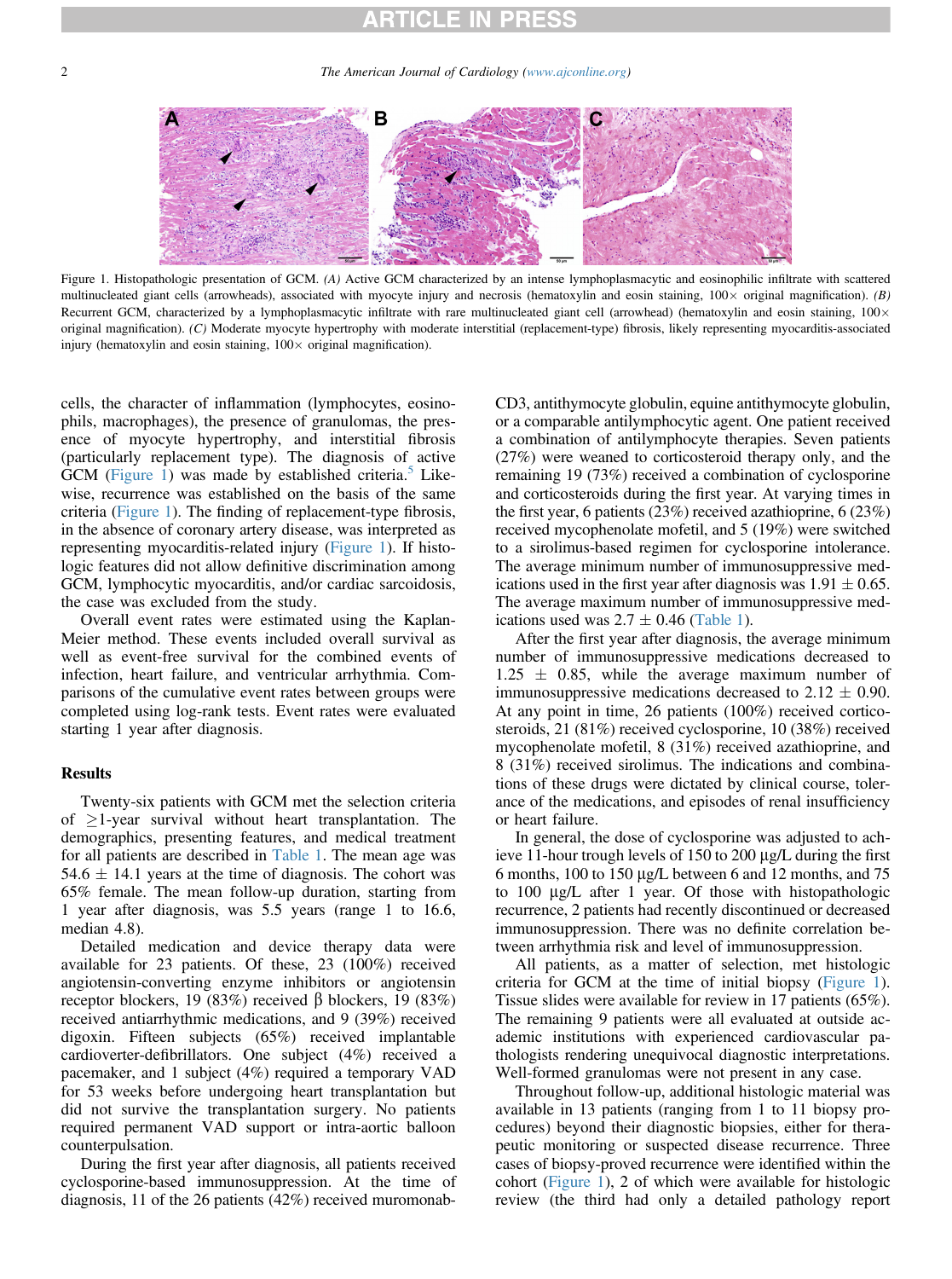<span id="page-2-0"></span>

| Table 1 |              |
|---------|--------------|
|         | Study cohort |

| Case            | Age | <b>Sex</b>                | Duration of<br>Follow-up<br>(years) | Primary presenting<br>symptoms | Number of Immunosuppressive                                |                                                               | Non-Infectious Adverse                                         |
|-----------------|-----|---------------------------|-------------------------------------|--------------------------------|------------------------------------------------------------|---------------------------------------------------------------|----------------------------------------------------------------|
|                 |     |                           |                                     |                                | First Year                                                 | > First Year                                                  | Outcomes                                                       |
|                 | 32  | F                         | 15.0                                | heart failure                  | steroid, azathioprine                                      |                                                               |                                                                |
| $\overline{c}$  | 34  | $\boldsymbol{\mathrm{F}}$ | 16.6                                | chest pain                     | cyclosporine, steroid, azathioprine, OKT3                  | cyclosporine, steroid, azathioprine                           | renal failure, heart failure                                   |
| $\mathfrak{Z}$  | 35  | M                         | 5.9                                 | shortness of breath            | cyclosporine, steroid                                      | cyclosporine, steroid                                         |                                                                |
| $\overline{4}$  | 38  | M                         | 9.2                                 | chest pain                     | cyclosporine, steroid, OKT3                                | cyclosporine, steroid, azathioprine, sirolimus                | heart failure, ventricular arrhythmia                          |
| 5               | 42  | $\boldsymbol{\mathrm{F}}$ | 1.4                                 | shortness of breath            | cyclosporine, steroid, OKT3                                | cyclosporine, steroid                                         |                                                                |
| 6               | 45  | $\boldsymbol{\mathrm{F}}$ | 9.0                                 | presyncope                     | cyclosporine, steroid, OKT3                                | cyclosporine, steroid                                         | renal failure, heart failure                                   |
| $7\phantom{.0}$ | 46  | $\mathbf F$               | 1.0                                 | heart failure                  | cyclosporine, steroid, OKT3                                |                                                               | death                                                          |
| 8               | 47  | $\mathbf F$               | 2.7                                 | chest pain                     | cyclosporine, steroid, OKT3                                | cyclosporine, steroid                                         | renal failure                                                  |
| 9               | 47  | M                         | 12.5                                | heart failure                  | cyclosporine, steroid, azathiprine, OKT3                   | cyclosporine, steroid, azathioprine                           | renal failure, heart failure                                   |
| 10              | 47  | M                         | 6.5                                 | heart failure                  | steroid, sirolimus, mycophenolate mofetil                  | steroid, mycophenolate mofetil                                | renal failure                                                  |
| 11              | 50  | $\mathbf F$               | 4.1                                 | heart failure                  | cyclosporine, steroid, sirolimus,<br>mycophenolate mofetil | cyclosporine, steroid, sirolimus,<br>mycophenolate mofetil    | renal failure, heart failure,<br>ventricular arrhythmia        |
| 12              | 50  | $_{\rm F}$                | 6.7                                 | presyncope                     | steroid, azathioprine                                      | steroid, azathioprine                                         | heart failure, ventricular arrhythmia                          |
| 13              | 51  | M                         | 1.4                                 | shortness of breath            | steroid, azathioprine                                      | azathioprine                                                  |                                                                |
| 14              | 51  | F                         | 4.0                                 | shortness of breath            | cyclosporine, steroid, azathioprine                        | cyclosporine, steroid, azathioprine,<br>mycophenolate mofetil |                                                                |
| 15              | 52  | M                         | 1.4                                 | heart failure                  | steroid                                                    |                                                               |                                                                |
| 16              | 52  | M                         | 7.6                                 | presyncope                     | cyclosporine, steroid, OKT3                                | cyclosporine, steroid, mycophenolate mofetil                  | heart failure                                                  |
| 17              | 55  | $\boldsymbol{\mathrm{F}}$ | 1.3                                 | heart failure                  | cyclosporine, steroid, sirolimus                           | cyclosporine, steroid, azathioprine, sirolimus                | renal failure, heart failure                                   |
| 18              | 58  | $\mathbf F$               | 4.8                                 | heart failure                  | cyclosporine, steroid, OKT3                                | steroid, sirolimus, mycophenolate mofetil                     | renal failure, heart failure                                   |
| 19              | 60  | $\mathbf F$               | 1.7                                 | heart failure                  | cyclosporine, steroid, sirolimus,<br>mycophenolate mofetil | steroid, sirolimus, mycophenolate mofetil                     | renal failure, heart failure,<br>ventricular arrhythmia        |
| 20              | 60  | M                         | 2.6                                 | heart failure                  | cyclosporine, steroid, mycophenolate mofetil               | steroid, mycophenolate mofetil                                | renal failure, heart failure,<br>ventricular arrhythmia, death |
| 21              | 69  | F                         | 1.6                                 | heart failure                  | cyclosporine, steroid, mycophenolate mofetil               |                                                               | heart failure, death                                           |
| 22              | 72  | M                         | 5.7                                 | heart failure                  | cyclosporine                                               | Cyc, Ster, Siro, MM                                           | heart failure                                                  |
| 23              | 76  | $\mathbf F$               | 6.8                                 | heart failure                  | cyclosporine, steroid                                      | cyclosporine, steroid, mycophenolate mofetil                  | heart failure                                                  |
| 24              | 78  | $\boldsymbol{\mathrm{F}}$ | 1.2                                 | heart failure                  | cyclosporine, steroid, mycophenolate mofetil               | steroid, sirolimus, mycophenolate mofetil                     |                                                                |
| 25              | 78  | F                         | 7.9                                 | heart failure                  | cyclosporine, steroid, sirolimus,<br>mycophenolate mofetil | cyclosporine, steroid                                         | renal failure, heart failure,<br>ventricular arrhythmia        |
| 26              | 80  | F                         | 4.4                                 | shortness of breath            | cyclosporine, steroid                                      | steroid                                                       |                                                                |

Cardiomyopathy/Giant Cell Myocarditis

Cardiomyopathy/Giant Cell Myocarditis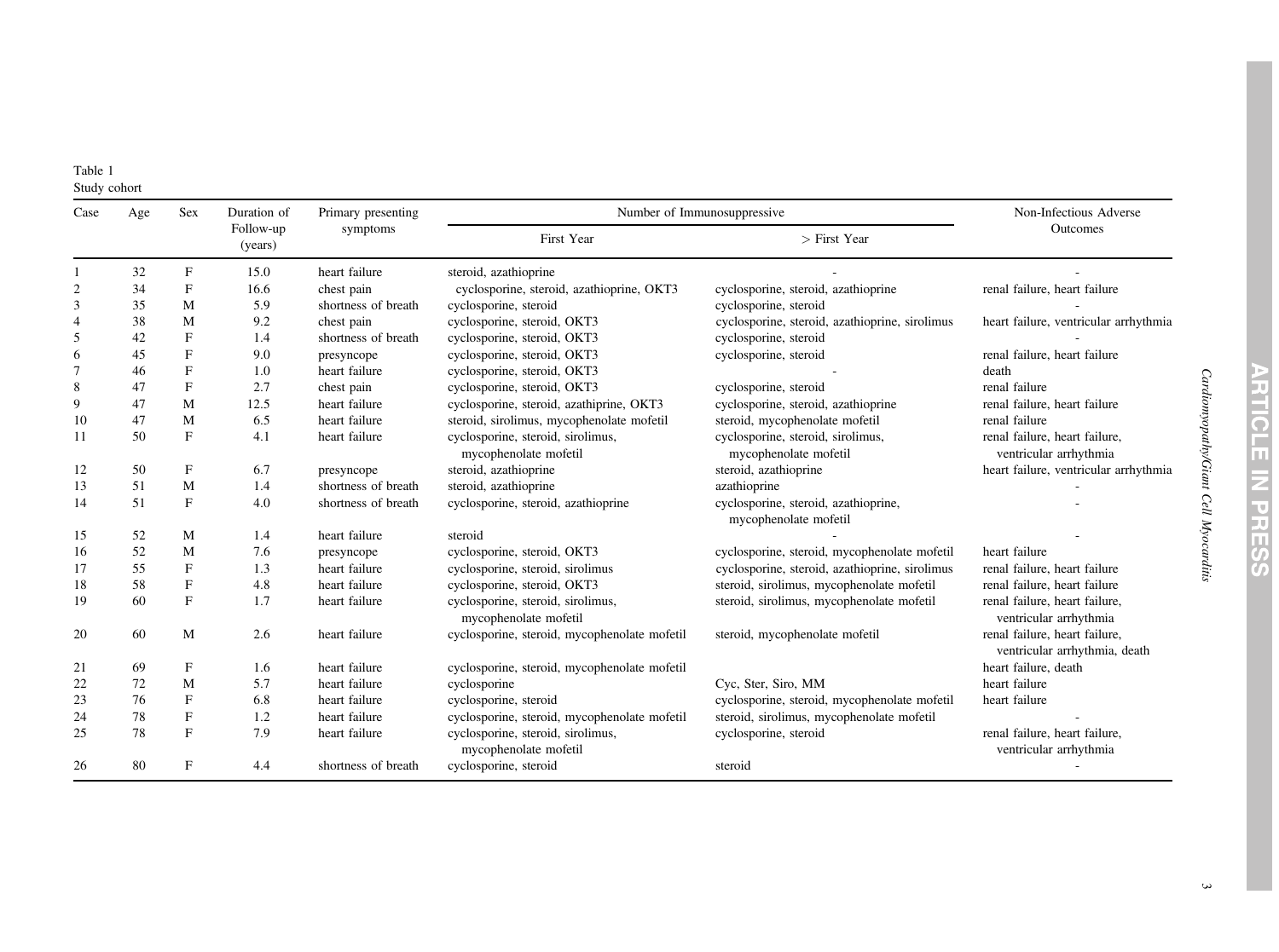<span id="page-3-0"></span>

#### The American Journal of Cardiology [\(www.ajconline.org](http://www.ajconline.org))

Table 2 Infectious adverse events by subject in descending order of frequency

| Case | Events                                                                                                                  | <b>Total Events</b> |
|------|-------------------------------------------------------------------------------------------------------------------------|---------------------|
|      | Urinary tract infection with sinusitis, sinus "fullness", herpes, upper respiratory tract infection (5 episodes), fever |                     |
|      | Herpes (labialis and genitalis), pneumonia, sepsis, ventricular assist device infection                                 |                     |
|      | Bronchitis (2 episodes), Mycobacterium chelonae infection, shingles                                                     |                     |
|      | Urinary tract infection (2 episodes), pyelonephritis, bloody diarrhea                                                   |                     |
|      | Pneumonia (lobar), cutaneous fungal infection, nosocomial vancomycin resistant enterococcus                             |                     |
| 6    | Urinary tract infection, pyelonephritis, chronic cough                                                                  |                     |
|      | Pulmonary infiltrate (lobar), sinus congestion, diarrhea $+$ flu-like symptoms, urinary tract infection                 |                     |
| 8    | Sore throat, urinary tract infection (2 episodes)                                                                       |                     |
| 9    | Sore throat, unproductive cough                                                                                         |                     |
| 10   | Pacemaker pack infection, recurrent sinus drainage                                                                      |                     |
| 11   | Sinus infection                                                                                                         |                     |
| 12   | Epstein-Barr virus reactivation                                                                                         |                     |
| 13   | Fungal rash                                                                                                             |                     |





Figure 2. Survival without heart transplantation starting 1 year after initial GCM diagnosis.

available). These recurrences occurred 1.5 to 8 years after initial diagnosis.

Changes in myocardial infiltrate were noted in all patients for whom initial and follow-up biopsy samples were available. The 2 cases of recurrence available for review showed increased interstitial (replacement-type) fibrosis (there was no mention of such in the report of the third case, so it is not possible to determine whether such was present or not). Although 2 cases contained giant cells, the third exhibited only a lymphocytic-eosinophilic inflammatory infiltrate with associated myocyte injury. The remaining 10 cases, sampled after the diagnostic biopsy, uniformly lacked giant cells in the subsequent biopsies. The 3 most extensively sampled cases (with 11, 6, and 4 endomyocardial biopsies), showed a stepwise progression from fulminant GCM, to a myocarditis characterized by a lymphocytic-eosinophilic infiltrate, to a smoldering lymphocytic myocarditis, to interstitial

 $\overline{a}$ 0.0 0.2 0.4 0.6 0.8 1.0  $0.\overline{8}$  $0.6$  $0.4$  $0.2$  $0.0$ 1 2 3 4 5 Years

**Overall Combined Death/Transplant/Recurrence/IAE/HF/VA**

Figure 3. Survival free of death, transplantation, GCM recurrence, heart failure, and ventricular arrhythmias starting 1 year after initial GCM diagnosis.

(replacement-type) fibrosis over the course of 2 years, 5 months, and 2 years (respectively). Two cases showed unremarkable myocardium on repeat biopsy, and 1 showed only mild interstitial fibrosis. One case showed persistent lymphocytic-eosinophilic myocarditis. The remaining 4 cases all showed borderline lymphocytic myocarditis with associated mild to moderate interstitial (pericellular- and replacement-type) fibrosis.

Adverse events were dichotomized into noninfectious and infectious events. In this sick population, 84 total noninfectious adverse events were noted over 144 patient-years of follow-up after the first year after diagnosis [\(Table 1](#page-2-0)). New or worsening renal insufficiency was noted in 12 patients, with an event rate of 20% per year. Ventricular arrhythmias were noted in 6 patients, all of whom presented initially with some form of arrhythmia, for a total of 19 episodes during the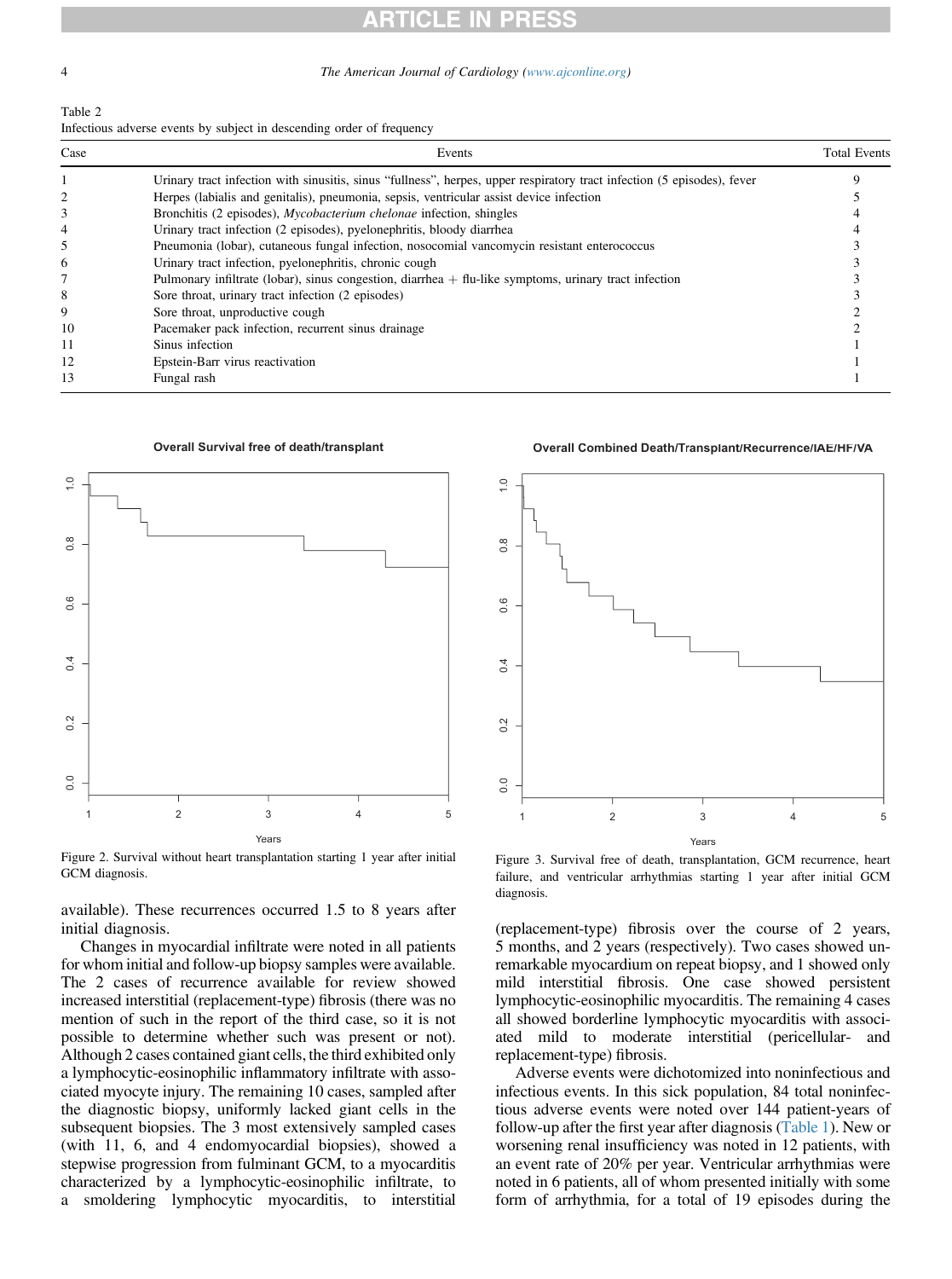

#### **Overall Combined IAE/HF/VA**

Figure 4. Survival free of infectious adverse events, heart failure, and ventricular arrhythmias starting 1 year after initial GCM diagnosis.

observed follow-up period and an event rate of 17% per year. No new ventricular arrhythmias were noted in patients who did not initially have arrhythmias at presentation. New or worsening heart failure, suggesting possible disease recurrence, $4\pi$  was noted in 13 patients, including 30 total distinct events with a 26% event rate per year. There were 23 episodes of elevated creatinine (renal failure) in 12 patients, resulting in an event rate of 20% per year.

Infectious adverse events were observed in 13 patients, totaling 41 separate events [\(Table 2\)](#page-3-0). These included 2 episodes of pneumonia, 2 cases of herpes (including oral and genital forms), and 1 case each of atypical mycobacterial infection, Epstein-Barr virus, and herpes zoster reactivation. Examples of urinary tract infections, upper respiratory infections, and sinusitis were also noted.

Three patients died, 5 underwent heart transplantation, and 23 of the 26 patients were alive at follow-up. The 5-year survival rate free of transplantation was 72% ([Figure 2](#page-3-0)). No patient underwent permanent VAD placement. Survival free of death, transplantation, GCM recurrence, heart failure, and ventricular arrhythmias was 35% at 5 years (95% confidence interval 20% to 62%; [Figure 3](#page-3-0)). Survival free of infectious adverse events, heart failure, and ventricular arrhythmias was 28% at 5 years (95% confidence interval  $14\%$  to 56%; Figure 4). Of those patients with histopathologic recurrence, 2 had recently discontinued or decreased immunosuppression. Degree of immunosuppression during the first year after diagnosis did not predict subsequent risk for death, transplantation, first heart failure recurrence, first ventricular arrhythmia, or GCM recurrence during follow-up after year 1  $(p = 0.19)$ .

### Discussion

This experience, with the longest and most detailed multi-institutional GCM data set, provides several novel observations that add meaningfully to the existing knowledge regarding the disease's long-term morbidity and mortality. Contemporary care that includes long-term immunosuppression appears capable of lengthening transplantation-free survival >19 years beyond initial diagnosis with reasonable safety. Cessation or sometimes reduction of immunosuppression is associated with GCM recurrence as far as 8 years after diagnosis. Eight patients (5 in the first year and 3 in subsequent years) who developed renal failure associated with cyclosporine were switched to a sirolimus-based regimen. However, our data do not provide more specific insight regarding the optimal duration or intensity of immunosuppression in this population. Our data and the recent report by Kandolin et  $al<sup>6</sup>$  $al<sup>6</sup>$  $al<sup>6</sup>$  found that ventricular arrhythmias occur frequently in GCM survivors. We extend those investigators' experience to report that ventricular arrhythmias after the first year occur primarily in patients with GCM who initially present with ventricular arrhythmias.

Despite optimal management of GCM, patients generally remain ill and require close monitoring for heart failure, renal insufficiency, and adverse events related to the underlying disease and immunosuppression. Renal failure likely reflects a combination of cardiac dysfunction and chronic calcineurin inhibitor use. The types of infections affecting chronically immunosuppressed GCM patients are typical of similarly immunosuppressed cohorts and with proper management are rarely life threatening.

Several groups advocate the use of endomyocardial biopsy, repeated if necessary, to confirm suspected  $GCM$ .<sup>[6](#page-5-0)–[10](#page-5-0)</sup> Our data support this practice and extend the indication for endomyocardial biopsy to include the diagnosis of recurrent GCM in the native heart. We report for the first time the stepwise, histopathologic improvement of GCM under immunosuppression, whereby giant cells disappear early on, followed by eosinophils, with smoldering lymphocytic myocarditis being the last inflammatory manifestation to disappear. Resolution with replacementtype interstitial fibrosis also appears to be common. In recurrence, giant cell number did not affect immunosuppressive regimen.

Our data are limited in several ways. This retrospective data set lacks standardized serum drug levels for cyclosporine and sirolimus. In the absence of these data, we cannot attribute specific episodes of renal failure or heart failure to the underlying disease, immunosuppressive treatment, or possible undertreatment. Similarly, it is possible that there was difference in outcome by ethnicity, but such data are not universally available in our series. Despite these limitations, this report adds to the largest contemporary series of patients with GCM receiving combined immuno-suppression by Kandolin et al.<sup>[6](#page-5-0)</sup> Our follow-up duration was longer (median 57.4 vs 14.5 months) and assessment of noncardiac morbidity greater. Observations on the histologic response to treatment and recurrence of GCM have not been reported with this level of detail.

### **Disclosures**

The authors have no conflicts of interest or funding to disclose.